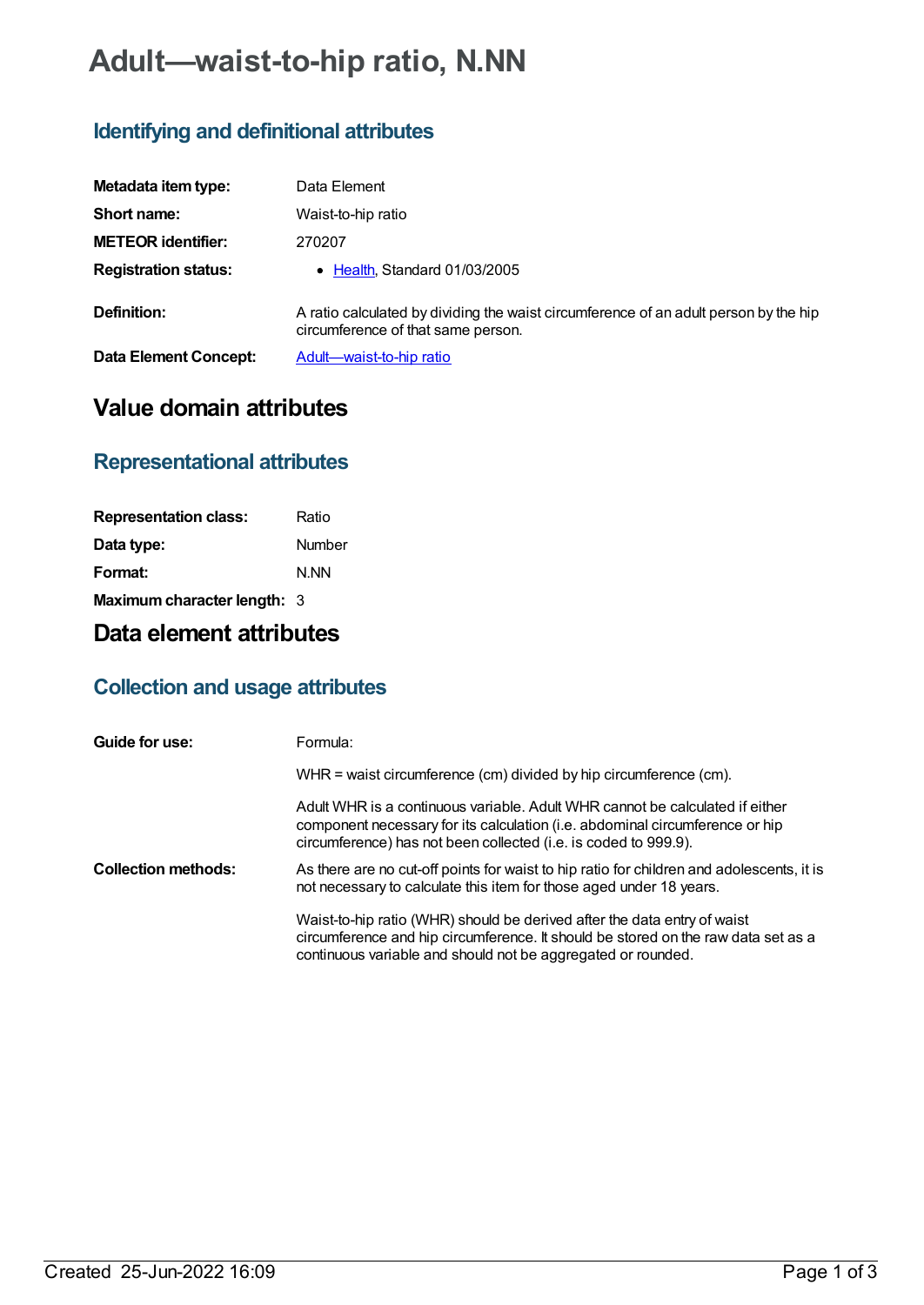**Comments:** Adult cut-off points for WHR, that may define increased risk of cardiovascular disease and all cause mortality, range from 0.9 to 1.0 for men and 0.8 to 0.9 for women (Croft et al. 1995, Bray 1987, Bjorntorp 1985). These values are based primarily on evidence of increased risk of death in European populations, and may not be appropriate for all age and ethnic groups.

> In Australia and New Zealand, the cutoffs of >0.9 for males and >0.8 for females were used in the Australian Bureau of Statistics' 1995 National Nutrition Survey.

This metadata item applies to persons aged 18 years or older as no cut off points have been developed for children and adolescents. It is recommended for use in population surveys and health care settings.

More recently it has emerged that waist circumference alone, or in combination with other metabolic measures, is a better indicator of risk and reduces the errors in WHR measurements. WHR is therefore no longer a commonly used measure.

It is recommended that in population surveys, sociodemographic data including ethnicity should be collected, as well as other risk factors including physiological status (e.g. pregnancy), physical activity, smoking and alcohol consumption. Summary statistics may need to be adjusted for these variables.

Body fat distribution has emerged as an important predictor of obesity-related morbidity and mortality. Abdominal obesity, which is more common in men than women, has, in epidemiological studies, been closely associated with conditions such as coronary heart disease, stroke, non-insulin dependent diabetes mellitus and high blood pressure.

Waist- to-hip ratio (WHR) can be used:

- to indicate the prevalence of abdominal obesity and its sociodemographic distribution (problem identification)
- to evaluate health promotion and disease prevention programs (assessment of interventions)
- to monitor progress towards national public health policy
- to ascertain determinants and consequences of abdominal obesity in nutrition and physical activity surveillance and long-term planning.

#### Presentation of data:

Means, 95% confidence intervals, medians and centiles should be reported to one decimal place. Where the sample permits, population estimates should be presented by sex and 5-year age groups. Estimates based on sample surveys may need to take into account sampling weights.

For consistency with conventional practice, and for current comparability with international data sets, recommended centiles are 5, 10, 15, 25, 50, 75, 85, 90 and 95. To estimate the 5th and 95th centiles, a sample size of at least 200 is recommended for each group for which the centiles are being specified.

#### **Source and reference attributes**

**Origin:** National Health Data Committee

National Centre for Monitoring Cardiovascular Disease

Australian Institute of Health and Welfare

#### **Relational attributes**